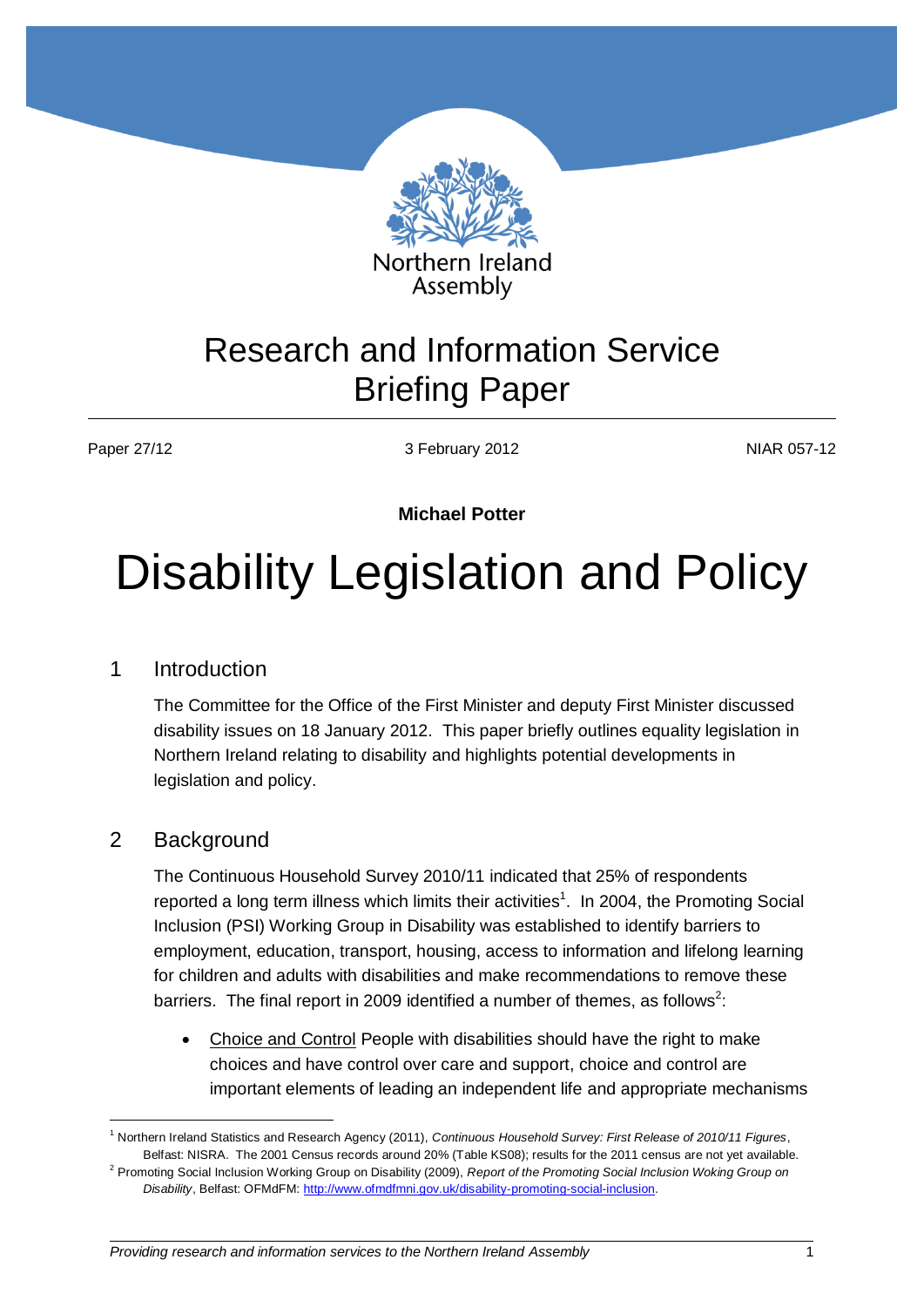need to be in place for people with disabilities to empower themselves to have more control over services they receive

- Early Years and Family Support More childcare provision is needed for families with children with disabilities, health and social care services need to be provided in an appropriate, responsive way, co-ordination and information are needed to ensure families have early diagnosis, intervention and support and there should be greater opportunities for children with disabilities to take part in play
- Transitions to Adulthood Young people with disabilities should have equal access and outcomes in educational, social and recreational activities as people without disabilities, access to a full range of training opportunities for employment and should have a voice and be empowered to make decisions about their future
- Independent Living People with disabilities should be supported to live independently, transport providers ensure services are fully accessible, arts and sporting venues pro-actively reach out to people with disabilities, encouragement should be given for people with disabilities to undertaken lifelong learning opportunities and be able to choose from the same range of such courses as people without disabilities
- **Employment and Employability People with disabilities should be given flexible,** tailored support to enter employment, be made aware of training and support available, be encouraged to progress within employment and employers should be supported to employ and retain people with disabilities
- Information and Communication All information should be made available in accessible formats, steps taken to make people with a disability aware of services that are available, an environment created for two-way communication to empower people with disabilities to be active citizens and people with disabilities should be encouraged to take part in public life
- Bringing About Change Disability considerations should be mainstreamed into all policy development and service delivery from the early planning stages, strong leadership to embed such considerations are embedded into policy and practice, use of disability equality training to raise awareness, information provided to people with disabilities about rights and protections so rights can be exercised and progress monitored on these recommendations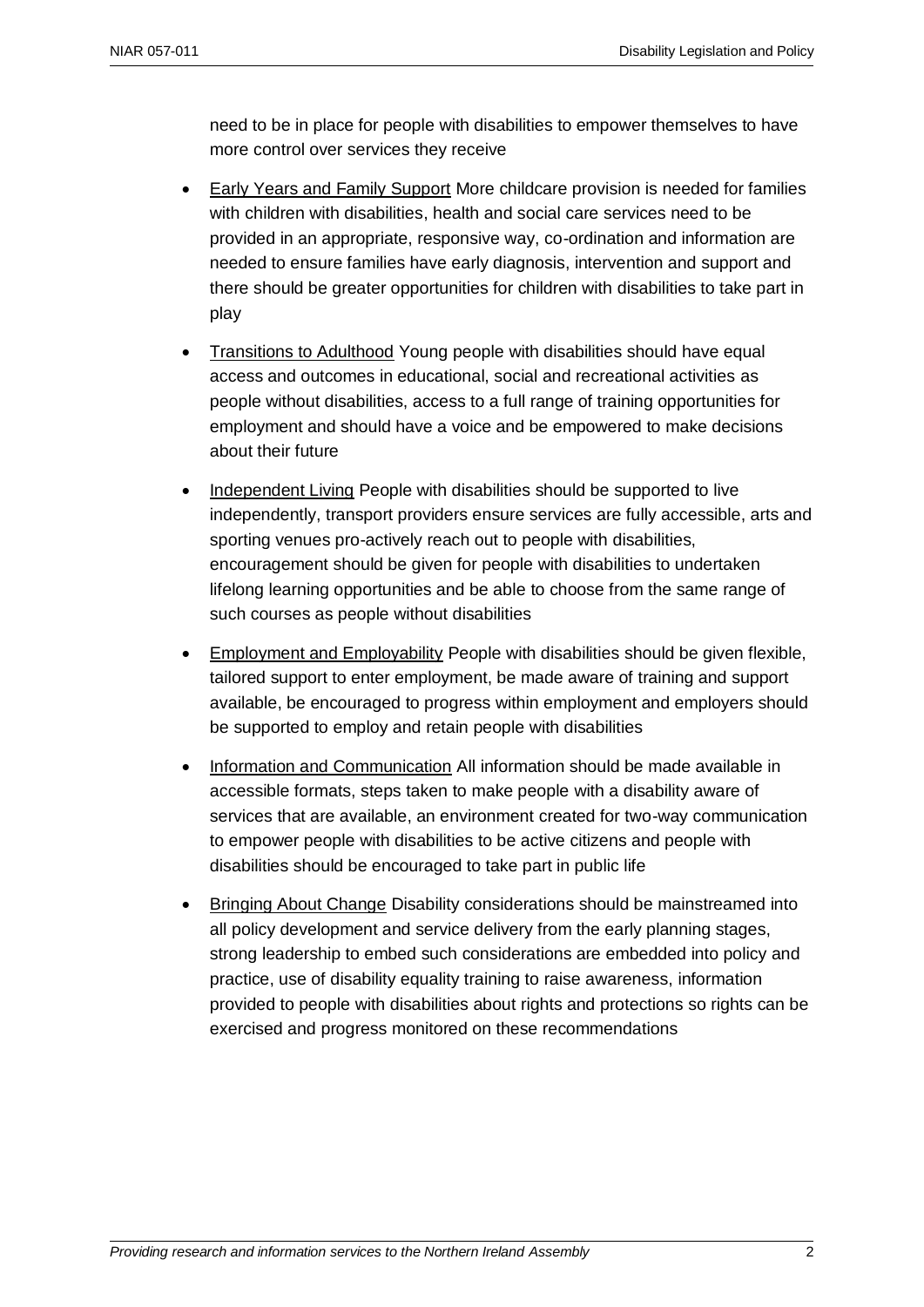## 3 Disability Legislation

The baseline equality legislation relating to specifically to disability is the Disability Discrimination Act 1995 (DDA)<sup>3</sup>, which prohibits discrimination in employment, access to goods and services and in property and land transactions. The Disability Discrimination Act 1995 (Amendment) Regulations (NI) 2004<sup>4</sup>, implementing the EU Employment Framework Directive, prohibited harassment and ended the exemption of small employers from the provisions and of certain areas of employment. The Equality Act 2010<sup>5</sup> has superseded the DDA elsewhere in the UK, but the DDA remains the primary disability legislation in Northern Ireland.

The disability legislation has been subject to a range of amendments, as follows:

The Disability Discrimination (Meaning of Disability) Regulations 1996<sup>6</sup>, which exempts certain conditions from the definition of disability

The Special Education Needs and Disability Act 2001<sup>7</sup>, which provides for measures against discrimination in education

The Disability Discrimination (Providers of Services) (Adjustment of Premises) Regulations (Northern Ireland) 2003<sup>8</sup>, which defines reasonable adjustments for access to premises

The Special Educational Needs and Disability (Northern Ireland) Order 2005<sup>9</sup>, which makes further provisions against discrimination in education

The Disability Discrimination (Northern Ireland) Order 2006<sup>10</sup>, which introduced provisions against discrimination by local authorities and in public transport

The Special Educational Needs and Disability (Northern Ireland) Order 2005 (Amendment) (Further and Higher Education) Regulations (Northern Ireland) Order 2006<sup>11</sup>, which extends disability discrimination protection in further and higher education

1

<sup>&</sup>lt;sup>3</sup> Disability Discrimination Act 1995: [http://www.legislation.gov.uk/ukpga/1995/50/contents.](http://www.legislation.gov.uk/ukpga/1995/50/contents)

<sup>4</sup> Disability Discrimination Act 1995 (Amendment) Regulations (NI) 2004:

[http://www.legislation.gov.uk/nisr/2004/55/contents/made.](http://www.legislation.gov.uk/nisr/2004/55/contents/made)

<sup>&</sup>lt;sup>5</sup> Equality Act 2010[: http://www.legislation.gov.uk/ukpga/2010/15/contents.](http://www.legislation.gov.uk/ukpga/2010/15/contents)

<sup>&</sup>lt;sup>6</sup> The Disability Discrimination (Meaning of Disability) Regulations 1996: [http://www.legislation.gov.uk/nisr/1996/421/contents/made.](http://www.legislation.gov.uk/nisr/1996/421/contents/made) 

<sup>&</sup>lt;sup>7</sup> The Special Educational needs and Disability Act 2001: [http://www.legislation.gov.uk/ukpga/2001/10/contents.](http://www.legislation.gov.uk/ukpga/2001/10/contents)

<sup>&</sup>lt;sup>8</sup> The Disability Discrimination (Providers of Services) (Adjustment of Premises) Regulations (Northern Ireland) 2003: [http://www.legislation.gov.uk/nisr/2003/109/contents/made.](http://www.legislation.gov.uk/nisr/2003/109/contents/made) 

<sup>&</sup>lt;sup>9</sup> The Special Educational needs and Disability Northern Ireland) Order 2005: [http://www.legislation.gov.uk/nisi/2005/1117/contents/made.](http://www.legislation.gov.uk/nisi/2005/1117/contents/made)

<sup>&</sup>lt;sup>10</sup> The Disability Discrimination (Northern Ireland) Order 2006:

[http://www.legislation.gov.uk/uksi/2006/312/pdfs/uksi\\_20060312\\_en.pdf.](http://www.legislation.gov.uk/uksi/2006/312/pdfs/uksi_20060312_en.pdf) 

<sup>&</sup>lt;sup>11</sup> The Special Educational Needs and Disability (Northern Ireland) Order 2005 (Amendment) (Further and Higher Education) Regulations (Northern Ireland) Order 2006: [http://www.legislation.gov.uk/nisr/2006/332/pdfs/nisr\\_20060332\\_en.pdf.](http://www.legislation.gov.uk/nisr/2006/332/pdfs/nisr_20060332_en.pdf)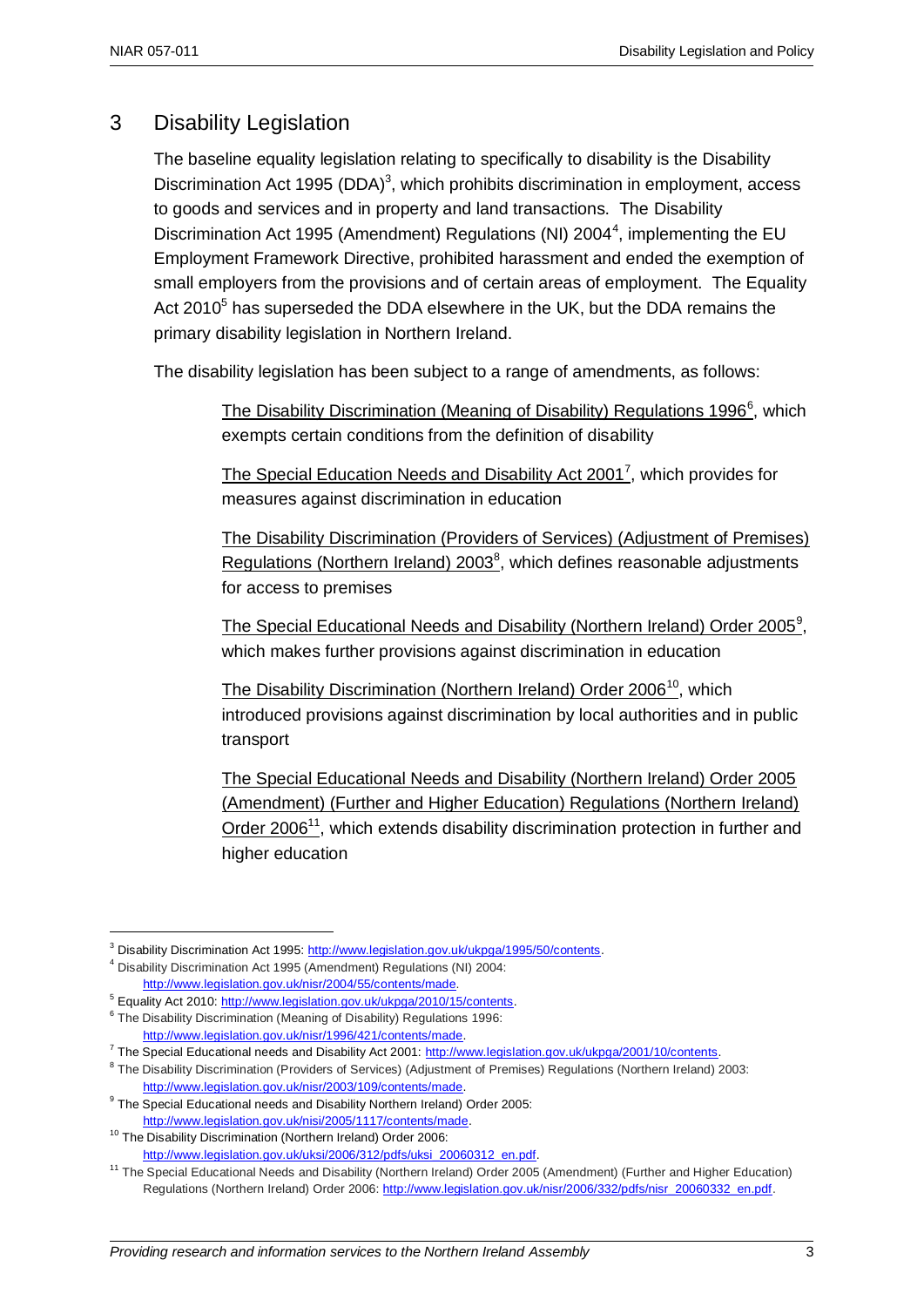The Disability Discrimination (Transport Vehicles) Regulations (Northern Ireland) 2009<sup>12</sup>, which extends provisions against discrimination to transport

The Autism (Northern Ireland) Act 2011<sup>13</sup>, which seeks to resolve ambiguity regarding the application of the DDA to Autism Spectrum Disorder (ASD)

Public authorities are required to produce disability action plans to the Equality Commission on progress on duties relating to disability under the  $DDA<sup>14</sup>$ .

Section 75 of the Northern Ireland Act 1998 requires public bodies to have due regard to promote equality between people on the following grounds<sup>15</sup>:

- between persons of different religious belief, political opinion, racial group, age, marital status or sexual orientation;
- between men and women generally;
- between persons with a disability and persons without; and
- between persons with dependants and persons without

All public bodies therefore have a statutory duty to have due regard for people with disabilities.

#### 4 European and International Standards

In the European Union, disability is covered by the Framework Employment Directive 2000<sup>16</sup>. This prohibits discrimination on the grounds of religion or belief, disability, age or sexual orientation in employment and defines direct and indirect discrimination and harassment.

The international standards relating to disability are enshrined in the newest UN treaty, the UN Convention on the Rights of Persons with Disabilities (UNCRPD) $<sup>17</sup>$ , adopted in</sup> 2006. The Committee on the Rights of Persons with Disabilities<sup>18</sup> has not yet set a date for the examination of the UK, but the UK Government has written its first report to the Committee<sup>19</sup>. This has a separate section on Northern Ireland and references to Northern Ireland are made in each thematic section, summarising the main legislative and policy provisions relating to disability.

<sup>&</sup>lt;u>.</u> <sup>12</sup> The Disability Discrimination (Transport Vehicles) Regulations (Northern Ireland) 2009: [http://www.legislation.gov.uk/nisr/2009/428/contents/made.](http://www.legislation.gov.uk/nisr/2009/428/contents/made) 

<sup>13</sup> The Autism (Northern Ireland) Act 2011: http://www.legislation.gov.uk/nia/2011/27/pdfs/nia\_20110027\_en.pdf.

<sup>&</sup>lt;sup>14</sup> Disability action plans: http://www.ofmdfmni.gov.uk/index/equality/disability/draft-disability-action-plans.htm.

<sup>15</sup> Northern Ireland Act 1998[: http://www.legislation.gov.uk/ukpga/1998/47/contents.](http://www.legislation.gov.uk/ukpga/1998/47/contents)

<sup>16</sup> Council Directive 2000/78/EC[: http://eur-lex.europa.eu/LexUriServ/LexUriServ.do?uri=CELEX:32000L0078:en:HTML.](http://eur-lex.europa.eu/LexUriServ/LexUriServ.do?uri=CELEX:32000L0078:en:HTML)

<sup>&</sup>lt;sup>17</sup> UNCRPD text: http://www.un.org/disabilities/convention/conventionfull.shtml.

<sup>&</sup>lt;sup>18</sup> Website of the Committee: http://www.ohchr.org/en/hrbodies/crpd/pages/crpdindex.aspx.

<sup>&</sup>lt;sup>19</sup> Available on the Office for Disability Issues web pages: [http://odi.dwp.gov.uk/disabled-people-and-legislation/un-convention](http://odi.dwp.gov.uk/disabled-people-and-legislation/un-convention-on-the-rights-of-disabled-people/have-your-say.php)[on-the-rights-of-disabled-people/have-your-say.php.](http://odi.dwp.gov.uk/disabled-people-and-legislation/un-convention-on-the-rights-of-disabled-people/have-your-say.php)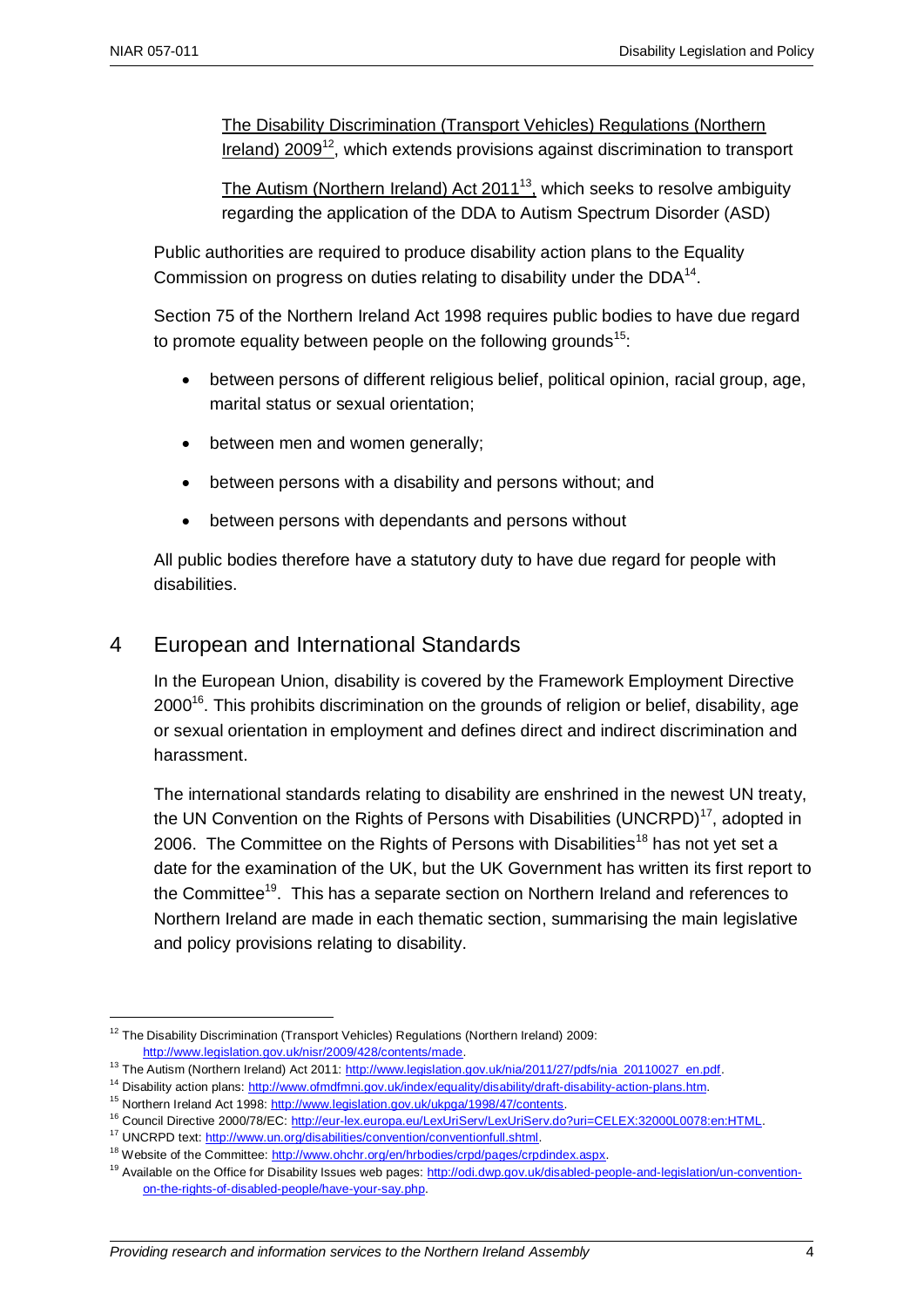The UNCRPD differs from other UN treaties in that it has been ratified by the EU, which means that it will now be used as a standard in the development of EU legislation relating to people with disabilities. In Northern Ireland, the independent monitoring mechanism for the Convention comprises the Human Rights Commission<sup>20</sup> and the Equality Commission<sup>21</sup>.

## 5 Areas for Legislative Development

A Single Equality Bill<sup>22</sup> was considered by the Northern Ireland Executive to harmonise and update the disparate equality legislation in Northern Ireland, but to date has not progressed since a consultation in 2004 and a ministerial statement in 2005 $^{23}$ . Since then, the Equality Act  $2010^{24}$  has been passed in the rest of the UK, but does not extend to Northern Ireland. The legislation as it stands is not unchallenged, however, and the UK Government has added equality provisions to its online public policy discussion forum<sup>25</sup>.

A consequence of the passing of the 2010 Act has been that there are now disparities in equality legislation between the rest of the UK and Northern Ireland giving people with disabilities and their carers in Northern Ireland less protection than in Great Britain. In the Republic of Ireland, the Equal Status Acts have also harmonised equality legislation and amended the law in accordance with relevant EU Directives<sup>26</sup>. For example, in both Great Britain and the Republic of Ireland indirect discrimination relating to disability is now dealt with explicitly in legislation, whereas in Northern Ireland under the DDA it is addressed by the combined effect of the direct discrimination provisions and the duty to make reasonable adjustments $^{27}$ .

The Equality Commission, which has a statutory duty to advise Government on equality, has outlined the following recommendations for amendments to the Disability Discrimination Act 1995 (DDA) and the Special Educational Needs and Disability (Northern Ireland) Order 2005 (SENDO)<sup>28</sup>:

 Harmonisation and simplification of disability legislation for a uniform set of definitions or discrimination and other provisions

<u>.</u>

<sup>&</sup>lt;sup>20</sup> UNCRPD web pages of the Human Rights Commission:

http://www.nihrc.org/index.php?option=com\_content&task=view&id=99&Itemid=107.

<sup>&</sup>lt;sup>21</sup> UNCRPD web pages of the Equality Commission:

http://www.equalityni.org/sections/default.asp?secid=6&cms=Policy\_UNCRPD&cmsid=89\_733&id=733.

 $22$  The notion of a Single Equality Bill is not unchallenged. See the debate in the Northern Ireland Assembly 22 May 2007: [http://www.niassembly.gov.uk/record/reports2007/070522.htm.](http://www.niassembly.gov.uk/record/reports2007/070522.htm)

<sup>&</sup>lt;sup>23</sup> Single Equality Bill web pages: [http://www.ofmdfmni.gov.uk/index/equality/single-equality-bill.htm.](http://www.ofmdfmni.gov.uk/index/equality/single-equality-bill.htm) Successive Assembly Questions, the most recent answered on 21 December 2011 (AQW5101/11-15), have received the response that no policy decision has been made on the matter.

<sup>&</sup>lt;sup>24</sup> Equality Act 2010[: http://www.legislation.gov.uk/ukpga/2010/15/contents.](http://www.legislation.gov.uk/ukpga/2010/15/contents)

<sup>&</sup>lt;sup>25</sup> The Red Tape Challenge[: http://www.redtapechallenge.cabinetoffice.gov.uk/themehome/equalities-act/./](http://www.redtapechallenge.cabinetoffice.gov.uk/themehome/equalities-act/)

<sup>&</sup>lt;sup>26</sup> The Equal Status Act 2000 as amended in 2004 and 2008[: http://www.irishstatutebook.ie/2000/en/act/pub/0008/index.html.](http://www.irishstatutebook.ie/2000/en/act/pub/0008/index.html)  $27$  See Equality Commission web pages referring to disability discrimination:

[http://www.equalityni.org/sections/default.asp?cms=Your+Rights\\_Disability+discrimination&cmsid=2\\_142&id=142&secid=](http://www.equalityni.org/sections/default.asp?cms=Your+Rights_Disability+discrimination&cmsid=2_142&id=142&secid=2) [2.](http://www.equalityni.org/sections/default.asp?cms=Your+Rights_Disability+discrimination&cmsid=2_142&id=142&secid=2) 

<sup>28</sup> Equality Commission (2011), *Disability Equality Law: Proposals for Reform*, Belfast: ECNI, pp.3-4.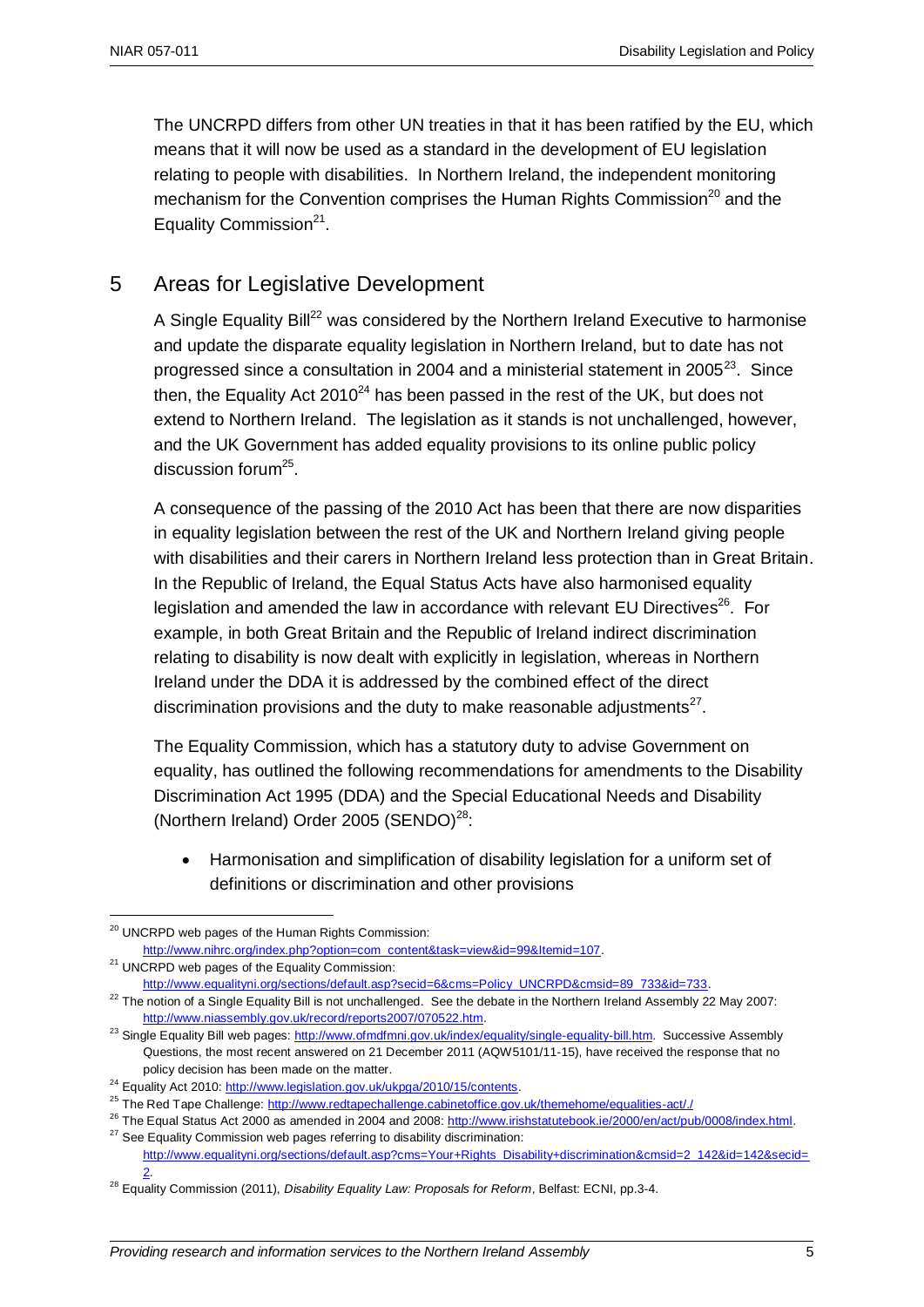1

- Protection against indirect disability discrimination and discrimination arising from disability
- Removal of the list of capacities in the definition of disability to make it easier for people with disabilities to fall within the definition
- Increased protection from harassment when accessing goods and services or in private clubs
- Prohibition of questions by employers related to disability before a job offer is made, except in specified circumstances
- Additional duty of schools to provide auxiliary aids and services for disabled pupils, where reasonable
- Additional protection for tenants with disabilities in relation to making reasonable adjustments by landlords for common parts of the accommodation

#### 6 Areas for Policy Development

The Equality Commission commissioned research to identify shortfalls in Northern Ireland of the key requirements of the UN Convention on the Rights of Persons with Disabilities (UNCRPD)<sup>29</sup>. Gaps identified included the following:

- Awareness Raising (Article 8) Intervention on changing stereotypes, prejudices and harmful practices towards people with disabilities is required across all functions of the state, with co-ordination across departments at different levels and a central point for addressing attitudes towards people with disabilities
- Participation in Political and Public Life (Article 29) People with disabilities should be engaged with at the outset of consultation processes in a form that is accessible - on all issues, not just those associated with disability – capacity building should be provided for people with disabilities to engage with policy makers and participate in political processes and it was also suggested that there could be a participation network on the model of that for children and young people funded by OFMdFM to increase effective participation
- Data Collection and Access to Information (Articles 31, 9 and 21) A greater range of data and statistics needs to be collected to monitor and ensure implementation of the UNCRPD and information needs to be more accessible to people with disabilities, including strategies to support access to the internet

<sup>29</sup> Colin Harper, Simon McClenaghan, Bronagh Byrne and Hannah Russell (2012), *Disability Programmes and Policies: How Does Northern Ireland Measure Up?* Belfast: Equality Commission for Northern Ireland: http://www.equalityni.org/sections/Default.asp?cms=News%5FNews&cmsid=1\_2&id=318&secid=1\_1.